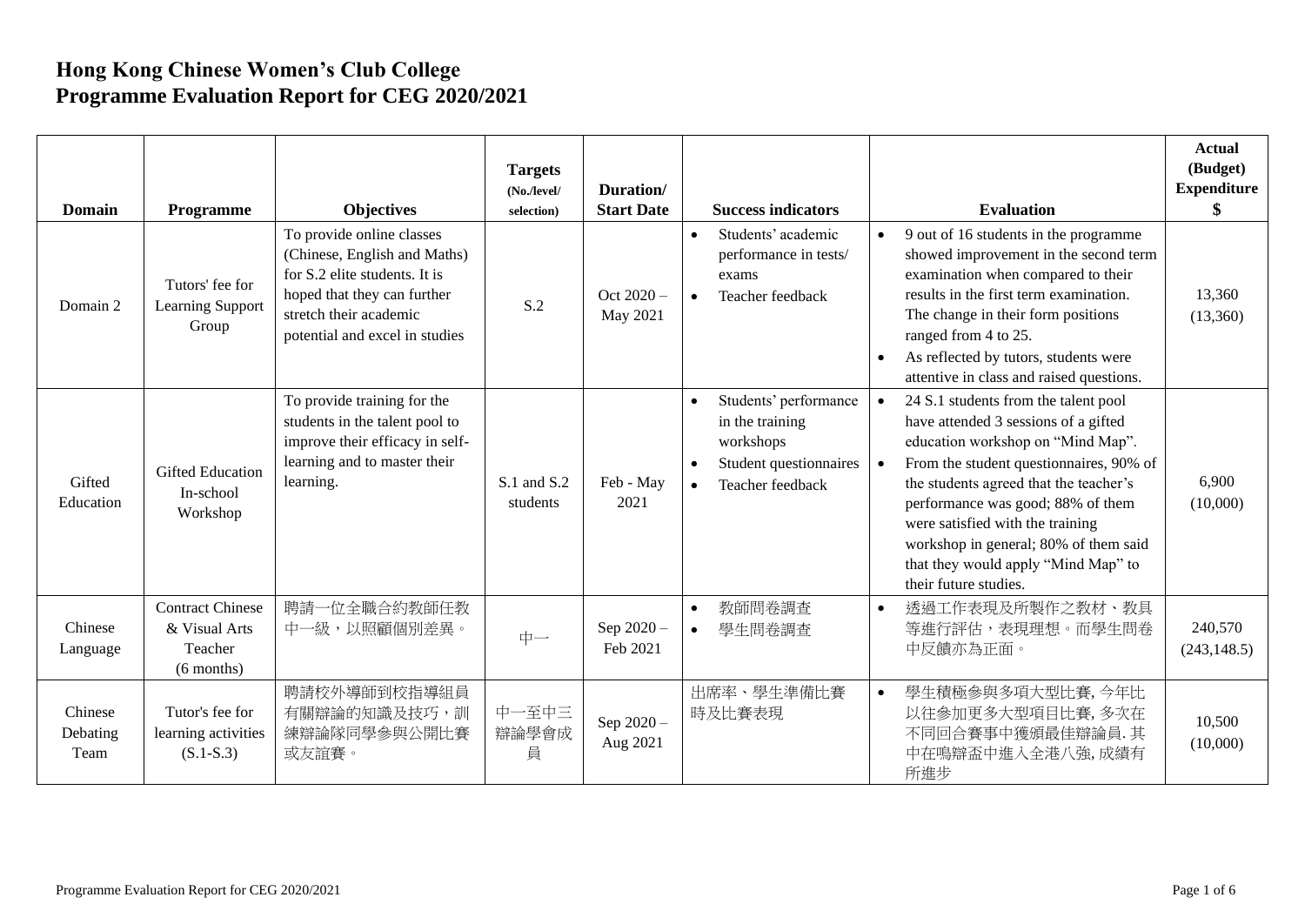|                             | English<br>Programme for<br>developing<br>language arts | To help students learn<br>English through drama<br>To help students to build<br>up the ability to<br>appreciate and evaluate a<br>drama performance                                                                                                      | S.1 and S.2<br>students                               | Nov $2020 -$<br>May 2021 | Students' performance<br>in the show and<br>follow-up activities in<br>lessons<br>Student questionnaires<br>Teacher feedback                                          | Two drama shows, Robin Hood and<br>Beauty and the Beast were organised for<br>S.1 and S.2 students respectively. They<br>were able to learn the relevant language.                                                                                                                                                                                                                                                                                                             | 15,300<br>(25,000)   |
|-----------------------------|---------------------------------------------------------|----------------------------------------------------------------------------------------------------------------------------------------------------------------------------------------------------------------------------------------------------------|-------------------------------------------------------|--------------------------|-----------------------------------------------------------------------------------------------------------------------------------------------------------------------|--------------------------------------------------------------------------------------------------------------------------------------------------------------------------------------------------------------------------------------------------------------------------------------------------------------------------------------------------------------------------------------------------------------------------------------------------------------------------------|----------------------|
| English                     | Employing<br>teaching assistants                        | To help in developing<br>teaching materials<br>To help in the School-<br>based projects in English<br>Language                                                                                                                                           | All students                                          | Sep 2020 -<br>Aug 2021   | Performance<br>Appraisal of the TA<br>by teachers<br>Report on the use of<br>teaching resources by<br>teachers<br>The amount of<br>materials produced by<br><b>TA</b> | Teaching assistants (TAs) were<br>employed. All the teachers agreed that<br>the TAs were responsible and could help<br>with various types of work, and an<br>application should be made for the<br>funding of TAs for $2021 - 2022$ .                                                                                                                                                                                                                                          | 29,385.3<br>(46,935) |
| English<br>Debating<br>Club | Tutor's fee for<br>learning activities<br>$(S1-S3)$     | To hire tutors to give<br>$\bullet$<br>training and workshops to<br>debaters and in debating<br>skills, presentation skills<br>and public speaking<br>skills. The tutor will also<br>give advice to students for<br>external events and<br>competitions. | English<br>Debating<br>Club<br>members<br>$(S.1-S.3)$ | Sep $2020 -$<br>Aug 2021 | Attendance rate and<br>performance in<br>external event and<br>competitions                                                                                           | Difficulties are experienced to secure an<br>$\bullet$<br>experienced debate coach who<br>1) are qualified to provide high quality<br>of debate training/workshop/<br>consultation to our debaters;<br>2) can provide tailor-made school-based<br>material for our senior and junior<br>debaters respectively;<br>3) can accommodate our debating<br>calendar with five debate competitions<br>scattered throughout the whole<br>academic year, especially during<br>pandemic. | $\Omega$<br>(10,000) |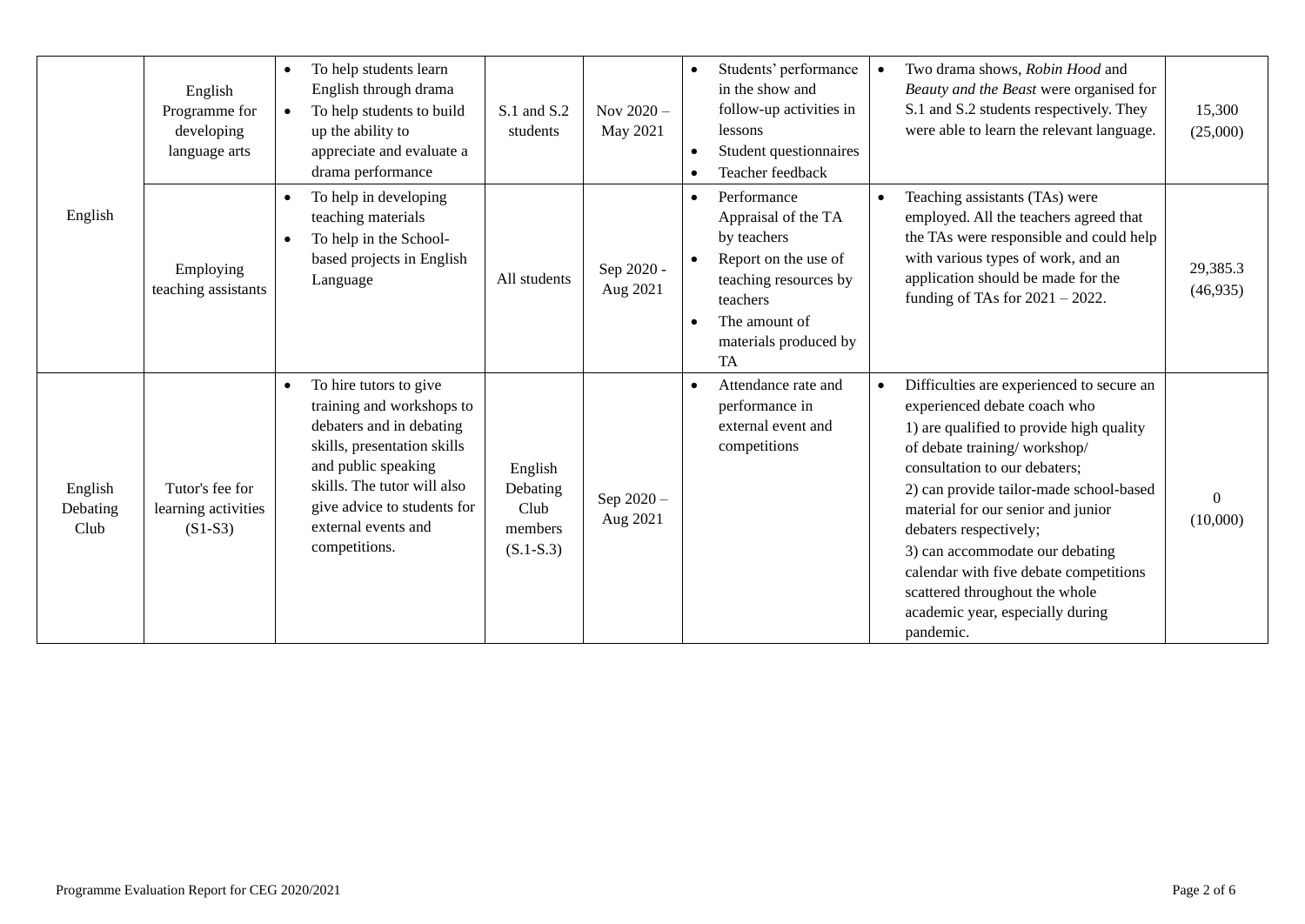|             | S <sub>2</sub> Calculator<br>Training<br>Programme | To introduce basic<br>operations of scientific<br>calculator<br>To equip students with<br>$\bullet$<br>appropriate operation<br>skills of the calculator in<br>obtaining answers<br>To help students well use<br>$\bullet$<br>of calculators solving<br>mathematics problems.<br>To enhance students<br>$\bullet$<br>understanding<br>mathematics concepts. | S <sub>2</sub> Students          | Nov 2020                       | $\bullet$              | Coach feedbacks                                                                                                  |           | Programme were held in the 1st term<br>and 2nd term respectively. A simulator<br>for the calculator was designed to aid<br>students to learn the functions of the<br>keys of the calculator.                                                                  | 4,600<br>(4,600)         |
|-------------|----------------------------------------------------|-------------------------------------------------------------------------------------------------------------------------------------------------------------------------------------------------------------------------------------------------------------------------------------------------------------------------------------------------------------|----------------------------------|--------------------------------|------------------------|------------------------------------------------------------------------------------------------------------------|-----------|---------------------------------------------------------------------------------------------------------------------------------------------------------------------------------------------------------------------------------------------------------------|--------------------------|
| Mathematics | $S.2/S.3$ Maths<br>Tutorial classes                | To assist S.3 students who<br>$\bullet$<br>have a poor performance<br>in Mathematics in the first<br>term of 2020/2021.                                                                                                                                                                                                                                     | S.3 students                     | Second<br>Term in<br>2020-2021 | $\bullet$              | Improvement in their<br>mathematics results.                                                                     | $\bullet$ | Due to COVID-19 pandemic, S3<br>tutorial class was halted in the academic<br>year 2020-2021.                                                                                                                                                                  | $\theta$<br>(7,500)      |
|             | Employing<br>teaching assistants                   | To update the data pool.<br>$\bullet$<br>To upload questions,<br>$\bullet$<br>notes, and PowerPoint<br>presentations to the<br>intranet.<br>To help teachers analyze<br>the results of the mock<br>tests and students' survey<br>To assist teachers to run<br>$\bullet$<br>activities                                                                       | All students                     | Sep 2020-<br>Aug 2021          | $\bullet$<br>$\bullet$ | Report on the use of<br>teaching resources by<br>teachers<br>The amount of<br>materials produced by<br><b>TA</b> |           | The two teaching assistants have helped<br>teachers to complete their assigned<br>tasks. All teachers were satisfied with<br>their services provided.                                                                                                         | 35,249.25<br>(52, 825.5) |
| Maths Team  | S1-S3 High<br>Achievers<br>Programme               | To enrich students with<br>mathematical knowledge.<br>To cultivate students'<br>$\bullet$<br>logical thinking skills and<br>problem solving skills.<br>To help students make<br>preparation for various<br>external mathematical<br>competitions.                                                                                                           | Approx 40<br>$S1-S3$<br>students | Oct $2020 -$<br>Aug 2021       | $\bullet$              | Prizes in external<br>competitions.                                                                              |           | The S1-S3 Mathematics High Achievers<br>Programme was successfully held. Our<br>students have joined many external<br>competitions and the results were<br>excellent. We have won many prizes.<br>This proved the High Achievers<br>Programme was successful. | 54,740<br>(55,200)       |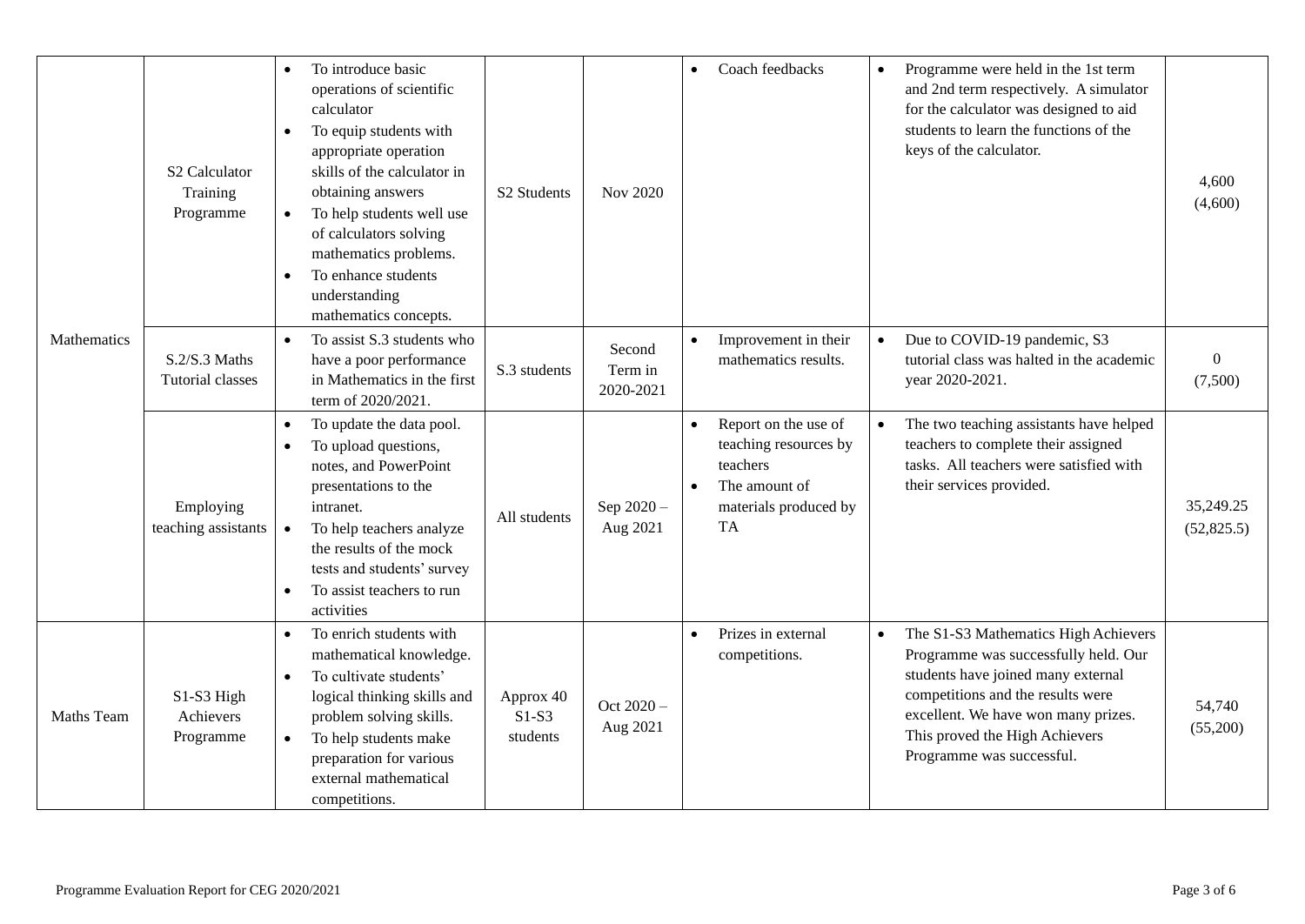| LS      | <b>Liberal Studies</b><br>teaching tutor | To enhance students'<br>$\bullet$<br>study skills for HKDSE                                                                                                                                                                                                                              | $S.4-6$<br>students     | Sep 2020-<br>May 2021  | Students' learning<br>$\bullet$<br>outcomes & Teachers'<br>evaluation                                                                                                                                                                                                                   | With the drilling given by tutors,<br>$\bullet$<br>students could handle the exam<br>questions with confidence.<br>The pass rate in the 2021 was 100%<br>$\bullet$<br>while the rate of L4 and L5 or above<br>was 77.7% and 21.5%.               | 26,208<br>(29, 952)     |
|---------|------------------------------------------|------------------------------------------------------------------------------------------------------------------------------------------------------------------------------------------------------------------------------------------------------------------------------------------|-------------------------|------------------------|-----------------------------------------------------------------------------------------------------------------------------------------------------------------------------------------------------------------------------------------------------------------------------------------|--------------------------------------------------------------------------------------------------------------------------------------------------------------------------------------------------------------------------------------------------|-------------------------|
|         | LS part time<br>teaching assistant       | To assist the preparation<br>$\bullet$<br>of teaching materials<br>To help manage Saturday<br>$\bullet$<br><b>Tutorial classes</b>                                                                                                                                                       | All levels              | Sep 2020 -<br>Aug 2021 | Performance<br>$\bullet$<br>Appraisal of the TA by<br>teachers<br>The amount of<br>materials produced by<br>TA                                                                                                                                                                          | TAs could assist the preparation of<br>$\bullet$<br>teaching materials and given help for<br>administrative routines.<br>They helped teachers with Saturday<br>$\bullet$<br>Tutorial Classes. That ensured smooth<br>arrangement of the lessons. | 18,787.75<br>(21,073.5) |
| Science | S1, S2 IS tutorial<br>classes            | Coping with the diverse<br>$\bullet$<br>and special learning needs<br>of students with varied<br>abilities, ranging from the<br>gifted ones to those with<br>learning difficulties.                                                                                                      | $S.1-6$<br>students     | Whole year             | Comparison of test and<br>examination results                                                                                                                                                                                                                                           | Some sections of tutorial classes were<br>$\bullet$<br>cancelled due to Covid-19 pandemic.<br>Steady improvement shown in tests and<br>$\bullet$                                                                                                 | 2,004<br>(2,672)        |
|         | <b>Biology</b> tutorial<br>classes S4-S6 |                                                                                                                                                                                                                                                                                          |                         |                        |                                                                                                                                                                                                                                                                                         | examinations.<br>One enhancement class and one tutorial<br>class were arranged for S.6 Biology                                                                                                                                                   | 11,960<br>(14, 560)     |
|         | Chemistry tutorial<br>classes S4-S6      |                                                                                                                                                                                                                                                                                          |                         |                        |                                                                                                                                                                                                                                                                                         | students in the first term. Both were<br>held online. As reflected by the tutors,<br>most of them performed satisfactorily in                                                                                                                    | 2,080<br>(12, 480)      |
|         | Physics tutorial<br>classes S4-S6        |                                                                                                                                                                                                                                                                                          |                         |                        |                                                                                                                                                                                                                                                                                         | the online lessons. Tutorial lessons were<br>held in the second term for S.5 students.<br>Students were more active in the<br>discussion during the face-to-face<br>sessions. Some of them showed<br>progressive improvement in their results    | 12,420<br>(12, 480)     |
|         | Teaching<br>assistants                   | curriculum development,<br>including the integration<br>of information technology<br>in teaching,<br>coping with the diverse<br>$\bullet$<br>and special learning needs<br>of students with varied<br>abilities, ranging from the<br>gifted ones to those with<br>learning difficulties. | All science<br>students | Whole year             | Help the Science teachers<br>preparing teaching<br>materials, helping teachers<br>in School Based<br>Assessment (SBA),<br>managing teaching aids,<br>collecting information and<br>teachers' references,<br>marking the multiple<br>choice and offer help in<br>ECA if time is suitable | TAs could complete all tasks assigned<br>$\bullet$<br>successfully.                                                                                                                                                                              | 32,383.45<br>(59, 451)  |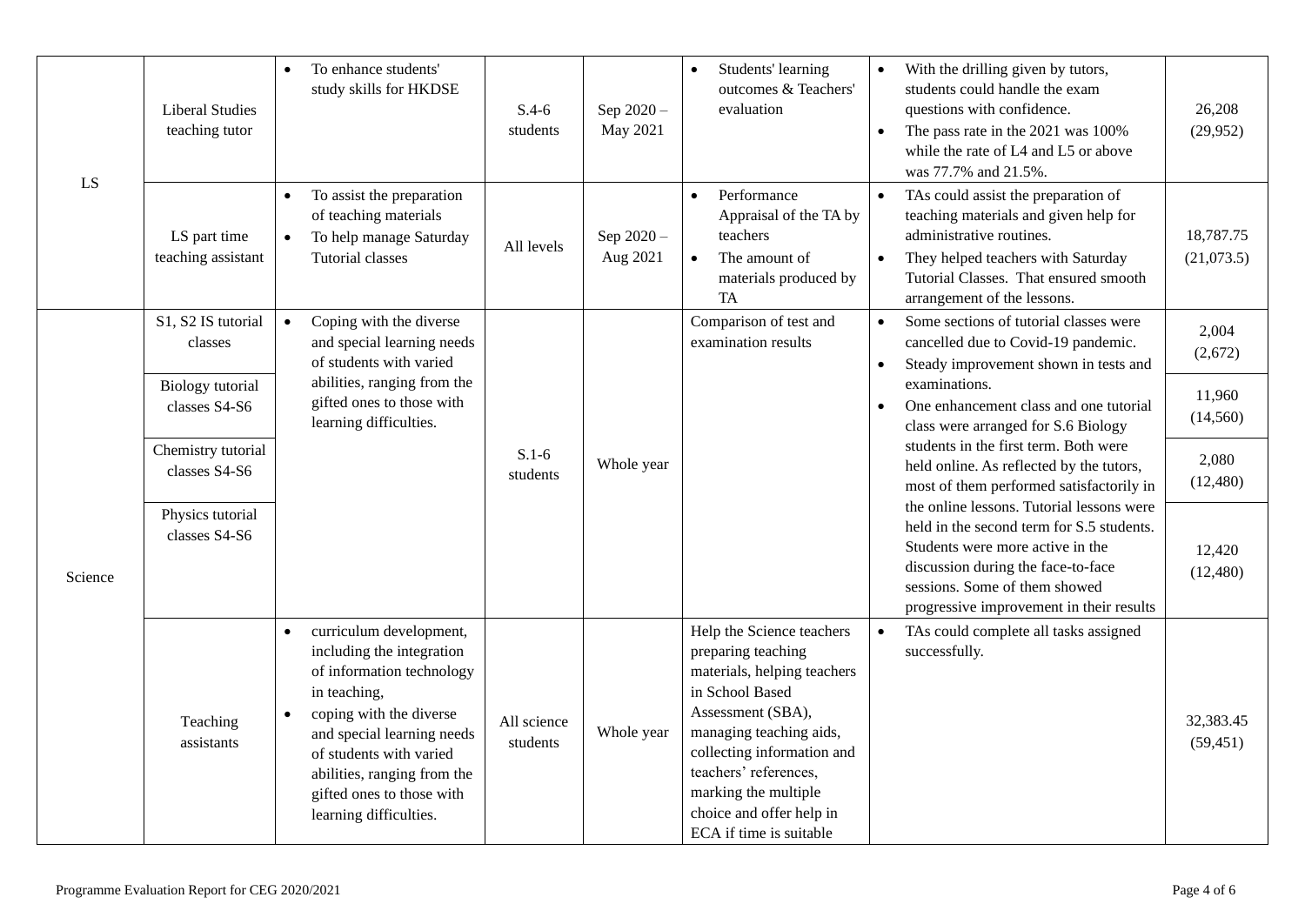| Physics    | Training courses<br>for gifted Physics<br>students              | To hire tutors to give<br>training to students for<br>external events and<br>competitions.                                                                                                            | $S.3-5$<br>students                                 | Whole year                     | Students' learning<br>outcomes & teachers'<br>evaluation                                                              | $\bullet$ | 19 students from S.3 - S.5 participated<br>in the activity. 5 prizes were awarded.<br>The course was finished according to<br>the schedule.                                                                                                                                 | 4,600<br>(4,600)        |
|------------|-----------------------------------------------------------------|-------------------------------------------------------------------------------------------------------------------------------------------------------------------------------------------------------|-----------------------------------------------------|--------------------------------|-----------------------------------------------------------------------------------------------------------------------|-----------|-----------------------------------------------------------------------------------------------------------------------------------------------------------------------------------------------------------------------------------------------------------------------------|-------------------------|
| Life and   | Enhancement and<br>remedial classes                             | To provide supplementary<br>$\bullet$<br>classes or workshops for<br>S1-2 students for<br>enhancement or remedial<br>purposes, with the aid of<br>alumni proficient in<br>humanities subjects         | $S.1-2$<br>students                                 | Whole Year                     | Teachers' and tutors'<br>$\bullet$<br>observation<br>Comparison of<br>$\bullet$<br>students' test and<br>exam results | $\bullet$ | 12 S1 students and 8 S2 students took<br>part in the remedial classes. Revision of<br>test/exam contents has been instructed<br>by the tutor with supplementary notes.<br>The classes were conducted online and<br>some students might have a loose<br>learning discipline. | 2,171<br>(5,500)        |
| Society    | Critical thinking<br>and writing skills<br>workshop             | To develop critical thinking<br>skills and build up arguments<br>based on reasons and<br>evidence; to enhance their<br>writing skills in L&S and LS<br>in the senior form for the<br>bridging purpose | $S.2-3$<br>students<br>(high<br>achievers in<br>L&S | Second<br>Term in<br>2020-2021 | Students' attendance,<br>feedbacks, and learning<br>outcome; Teachers'<br>observation and evaluation                  |           | 24 S3 elite students took part in the<br>workshop. Positive feedback was given<br>by students. They learned thinking and<br>writing skills in a delighted and<br>interactive atmosphere.                                                                                    | 19,500<br>(21,000)      |
| Humanities | Teaching<br>assistants                                          | To assist teachers to prepare<br>power-point for lesson. To<br>help teachers to prepare<br>teaching materials                                                                                         | All students                                        | Whole year                     | Smooth teaching and<br>learning pace and teachers'<br>feedback                                                        |           | TAs have been helpful to aid teachers'<br>work. Most are on duty on weekdays.<br>They work efficiently and are<br>responsive to teachers' requests.                                                                                                                         | 49,341.6<br>(84, 619.5) |
| Technology | $S.4 - S.6$<br>Humanities and<br>Technology<br>tutorial classes | To assist students to strive for<br>improvement in DSE                                                                                                                                                | S.4/S.5/S.6                                         | Jul-Aug<br>2021                | Learning outcomes and<br>exam results                                                                                 | $\bullet$ | Classes of various subjects and various<br>levels have been held. Alumni tutors are<br>employed as they know students'<br>learning needs better. They can<br>effectively help out in students' revision<br>and drilling of examination skills.                              | 47,092<br>(84, 352)     |
|            | Employing<br>teaching assistants                                | To prepare teaching and<br>learning materials for<br>technology subjects                                                                                                                              | $S1-S6$                                             | Whole year                     | Record of work done by<br>teaching assistants and<br>teachers' feedback                                               | $\bullet$ | TAs could complete all tasks assigned<br>successfully                                                                                                                                                                                                                       | 57,680.9<br>(57, 939)   |